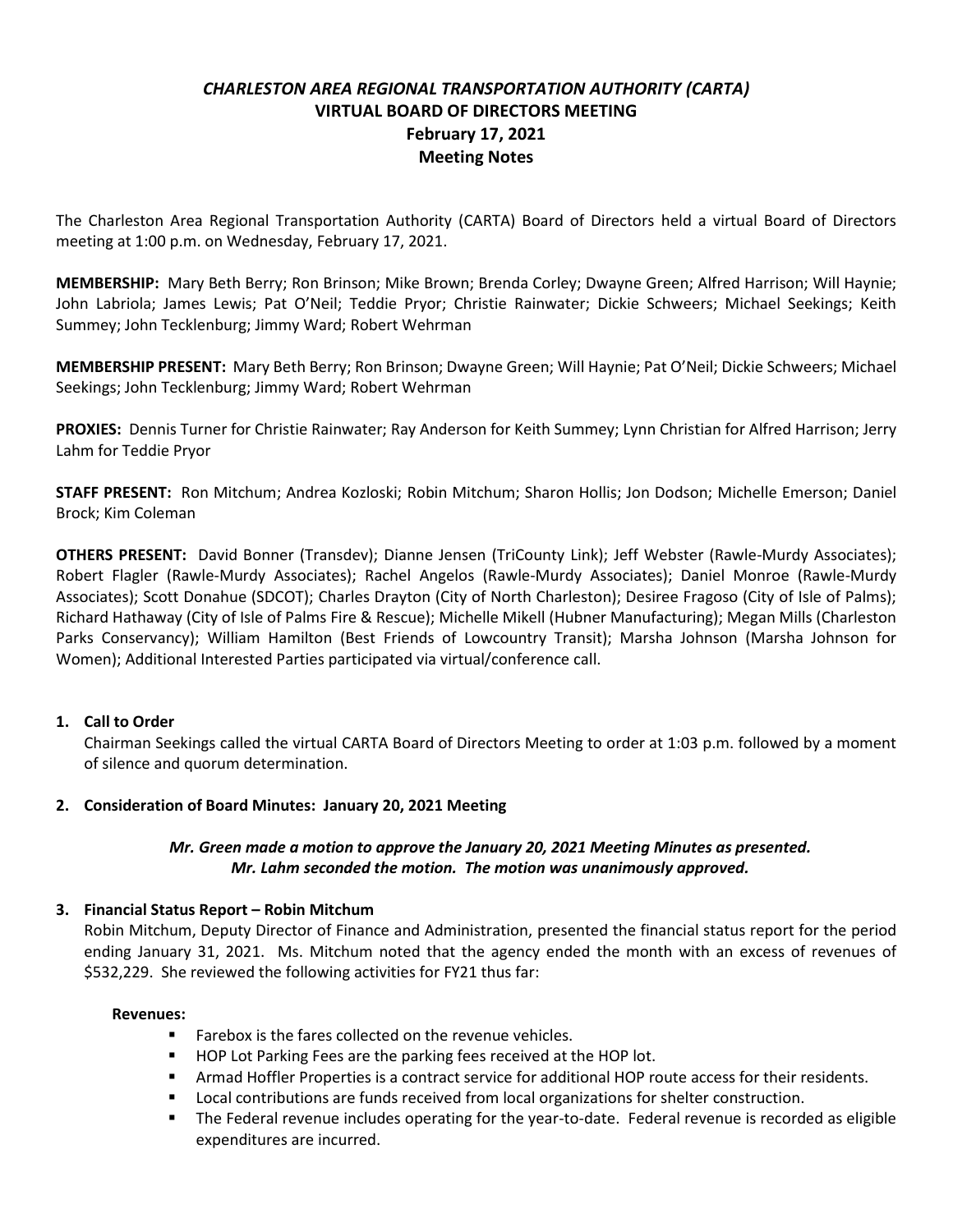- Interest is interest received from the SC Department of Revenue. CARTA submits for reimbursement of the SC Fuel Excise Tax each month. SCDOR periodically pays interest earned on the funds they have held in the reimbursement process.
- Insurance proceeds are a result of accidents.
- **Example 3 I** Sale of Assets is the proceeds from the sale of two NABI buses and two 1996 New Flyer buses.

### **Expenditures:**

- Staff Salaries & Benefits include the cost of retiree insurance.
- Supplies include office and facility maintenance supplies.
- Printing includes cost of printing route maps, brochures and passes.
- Postage is postage meter refills used to mail passes.
- **•** Office Equipment Rental includes the quarterly postage meter rental fee, the cost of the portable toilet rental for the HOP lot and the monthly battery lease for the electric buses.
- Office Equipment Maintenance (OEM) includes the FY21 portion of the Swiftly Transit Time & Insights (through 6/28/2021), the FY21 portion of the Cradlepoint NetCloud Essentials for mobile routers and Zscaler internet security renewal (through 2/6/2021), in addition to other IT support.
- Rent includes the Ashley Phosphate Park & Ride lot, Dorchester Village Shopping Center Park & Ride lot, Leeds Avenue lot lease from SCE&G, SC Works Trident lease space and document storage.
- Communications is the cost of phone, internet and radio services at the facilities and on the buses.
- Utilities include electric and water at the SuperStop, Melnick Park & Ride, the Radio Shop at Leeds Avenue and the charging stations at Leeds Avenue.
- Custodial Services is the cost of janitorial services at the Melnick Park & Ride location and the SuperStop bus depot.
- Other Professional Services include pest control services, SuperStop security service and UST inspection services.
- Shared Contract Services (IGA & Management) is the extensive services BCDCOG provides to CARTA.
- Money Transport is the cost of the armored guard service, Brinks, to pick up and transport cash deposits to the bank.
- Vehicle Maintenance is the cost to maintain the fleet.
- Facility Repair & Maintenance is the cost to maintain the SuperStop facility.
- Operating Fees & Licenses include credit card transaction fees, storm water fees, solid waste user fees and vehicle title and registration fees.
- **■** Insurance includes the cost of liability insurance provided by the Insurance Reserve Fund. This includes the FY21 portion of the 2021 renewal. The amount will increase and decrease as we add and remove items from the policy throughout the fiscal year but this is the bulk of the insurance expenditure for FY21.
- Interest is the interest accrued on the Melnick Park & Ride Loan.
- Non-Capitalized Assets include the purchase of additional driver and side shields on the buses, radio equipment and security equipment.

# **Capital Expenditures:**

- Rolling Stock is the purchase of two Alexander Dennis Enviro 200 buses.
- Bus Shelter Construction/Bench Installation is the purchase of two shelters.
- Capital includes the purchase of a fork lift.
- **■** ITS System is the purchase of the Syncromatics system.

Ms. Mitchum reviewed the HOP expenditures. As of January 31, 2021, total expenditures for the HOP program for FY21 is \$134,431. She addressed questions and comments. The Board received the Financial Status Report as information.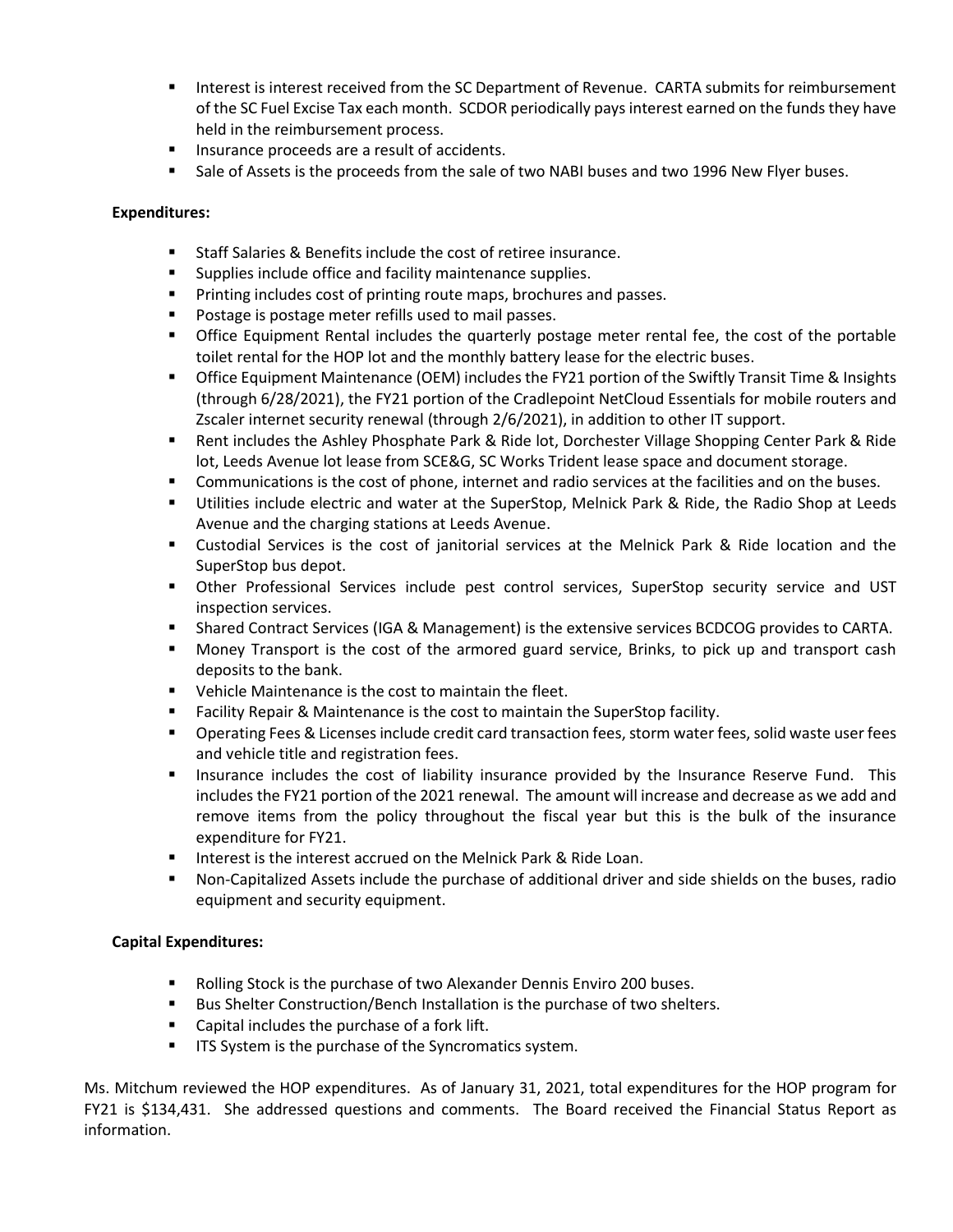### **4. Electric Bus Master Plan RFQ – Request for Approval – Ron Mitchum**

Ron Mitchum, Executive Director, presented the Electric Bus Master Plan RFQ. He noted that the Electric Bus Master Plan Selection Committee met on February 9, 2021 and reviewed seven qualification proposals for the Electric Bus Master Plan. Proposals were received from Atkins Global, Center for Technology and the Environment (CTE), HDR Engineering, IBI Group, Stantec Consulting Services, TranSystems Corporation and Wendel Companies. The Selection Committee recommends that CARTA negotiate a contract with Stantec Consulting Services based on the overall score sheet rankings. If a mutual Agreement cannot be reached, CARTA is also requesting approval to negotiate with the second highest firm, which is HDR Engineering. Mr. Mitchum addressed questions and comments.

### *Mr. Brinson made a motion to approve the Electric Bus Master Plan RFQ as presented. Mayor Tecklenburg seconded the motion. The motion was unanimously approved.*

#### **5. Isle of Palms Beach Reach Shuttle Service – Request for Approval – Ron Mitchum**

Mr. Mitchum noted that, in response to public request for beach service to the Isle of Palms, CARTA is proposing a seasonal weekend shuttle between the Town of Mt. Pleasant and the City of the Isle of Palms with one stop at either end. He explained that summer holidays would also be served (including Memorial Day, the Fourth of July and Labor Day) at an estimated cost of \$26,500. The two stops would be at the Mt. Pleasant DMV and at Ocean Boulevard at 14<sup>th</sup> Avenue. Mr. Mitchum stated that service would run hourly with the first trip departing the Mt. Pleasant DMV at 9:00 a.m. and the last departure at 5:00 p.m. The last return trip would have riders arriving back to the DMV by 6:00 p.m. Mr. Mitchum addressed questions and comments.

# *Mr. Ward made a motion to approve the Isle of Palms Beach Reach Shuttle Service as presented. Mayor O'Neil seconded the motion. The motion was unanimously approved.*

#### **6. Lowcountry Rapid Transit Project Update – Sharon Hollis**

Sharon Hollis, Principal Planner, presented an update on the Lowcountry Rapid Transit (LCRT) as of January 28, 2021. She discussed key highlights from 2020 and upcoming priorities for 2021. Ms. Hollis reviewed the scope and schedule noting that the LCRT is competitive for Federal funding and that the number one goal today is to deliver a competitive project and secure Federal funding. Ms. Hollis addressed questions and comments. The Board received the LCRT update as information.

#### **7. Route 204 Service – Request for Approval – Jon Dodson**

Due to Jon Dodson, Planner II, experiencing technical difficulties, Ms. Hollis discussed the Route 204 Service. She stated that Route 204 operates Monday through Friday between 9:00 a.m. and 3:00 p.m., providing connections between the Charleston Visitors' Center, MUSC, Calhoun Street, Canterbury House and the Charleston City Market. Ms. Hollis noted that staff recommends the elimination of Route 204 which suffers from the lowest productivity in the system. Resources from the elimination of that service would be reallocated to support the Transportation Network Company (TNC) pilot. She explained that Route 204 has the highest cost per rider as well as the lowest number of riders per hour. In the latter half of 2020, Route 204 served nearly one customer per hour with the system average being nine customers per hour. Ms. Hollis also explained that the average cost per rider was approximately \$72 compared to the system average of \$6. Prior to COVID-19, Route 204 served two customers per hour while Route 204's cost per passenger was \$54. Also, prior to COVID-19, the system average was 16 customers per hour with the average cost per rider being \$3.50. Ms. Hollis noted that the implementation date would be March 1, 2021 and that this proposal would provide an annual cost savings of approximately \$120,000 per calendar year. She stated that currently, one vehicle is used for Route 204 and that Public Meetings and a Public Hearing have been held for public outreach. Ms. Hollis addressed questions and comments.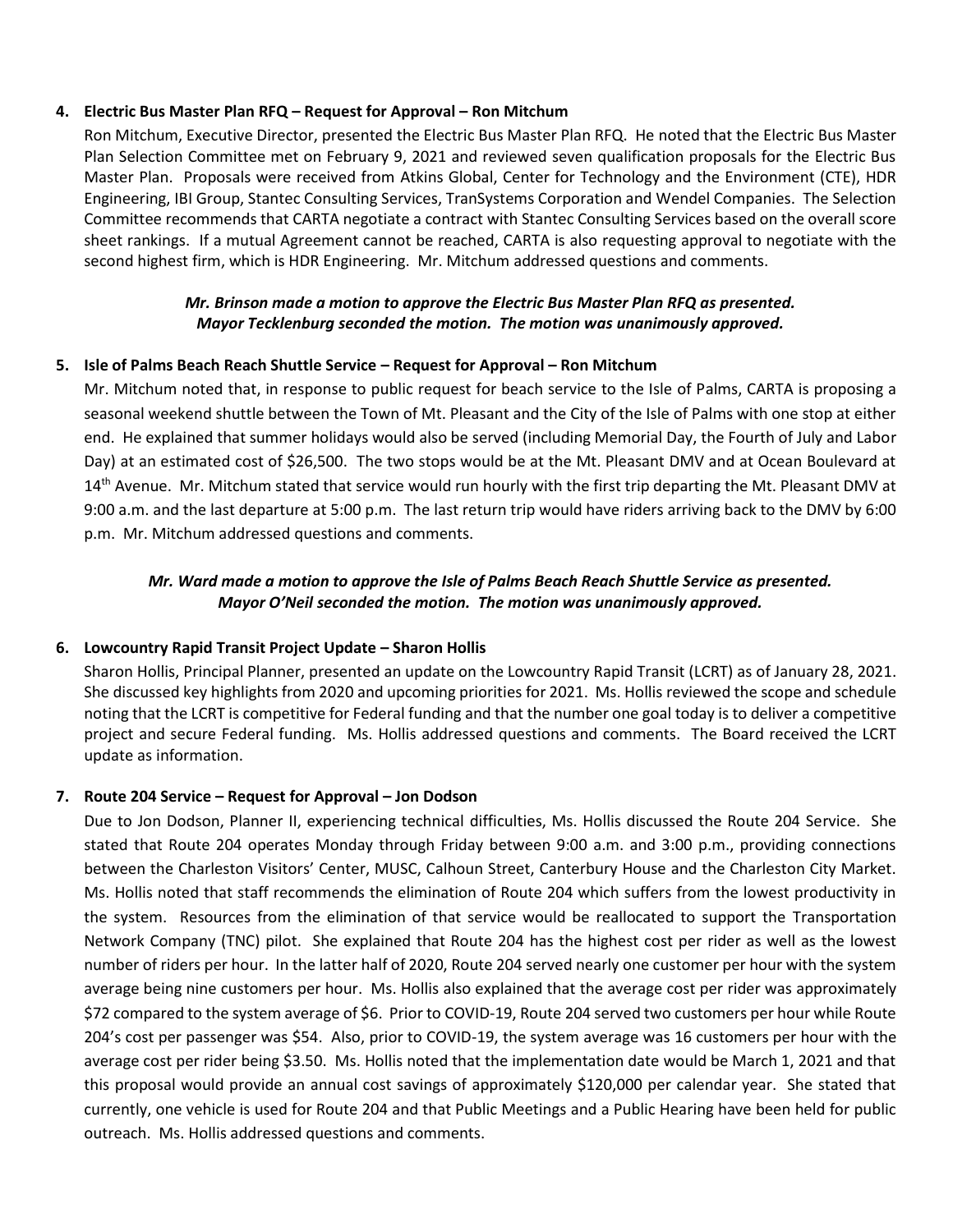#### *Mr. Green made a motion to approve the Route 204 Service as presented. Mr. Brinson seconded the motion. The motion was unanimously approved.*

#### **8. Route 211 & HOP Service – Request for Approval – Jon Dodson**

Ms. Hollis presented the Route 211 and HOP Service. She explained that staff has identified an operating scenario that would modify the services of the DASH Route 211 to incorporate some of the routing for the HOP Route 7 to serve the primary riders on both of these routes. Both the HOP Route 7 and the DASH 211 are fare-free. Ms. Hollis noted that the 211 would provide service between student housing along Meeting Street and the College of Charleston. Frequency would also be changed for Route 211 to better meet the existing HOP span, with earlier morning trips and later evening trips. The Route 211 pattern would be maintained but the turn at Spring Street would be removed. The route would extend along both Meeting Street and King Street, using a northern turnaround of Huger Street instead of Spring Street. Ms. Hollis addressed questions and comments.

#### *Mr. Lahm made a motion to approve the Route 211 & HOP Service as presented. Mr. Green seconded the motion. The motion was approved with one Nay vote.*

#### **9. Ridership Report – Jon Dodson**

Ms. Hollis presented the Ridership Report. She stated that ridership on a month-to-month comparison from January 2020 to January 2021 is down 48%. DASH & HOP shuttles have seen the biggest drop in ridership in January 2020 and January 2021, followed by Express routes with greater than a 60% decline. The HOP is down 80% in the same period. Ms. Hollis noted that 11-Dorchester/Airport, 31-Folly Road, 32-Northbridge, 203-Medical shuttle had the lowest decline (40% or less) between January 2020 and January 2021. The MUSC shuttle is back to pre-COVID ridership with a small 3% decrease between January 2020 and January 2021. Route 203 had 30 riders per hour which is the highest in the system. Additionally, Routes 10-Rivers Avenue (13), 11-Dorchester Airport (10), 20-King Street/Citadel (12), 32- Northbridge (12) and DASH 213 (10) had the highest riders per hour across the system. Ms. Hollis addressed questions and comments. The Board received the Ridership Report as information.

#### **10. Executive Director's Report – Ron Mitchum**

Mr. Mitchum noted that Transit Planning Updates were included in the agenda packet that was sent to the Board of Directors in advance of the meeting. He reviewed the Shelter Improvement Program (SIP), stating that staff is working to continuously improve the bus stops by providing the best amenities for riders as they board and depart the bus. Mr. Mitchum discussed the stops that are under review, the stops that are awaiting construction, recently built shelters, panel replacements and planned bus stop improvements for 2021. Mr. Mitchum reviewed the Solar Lighting Project stating that solar lighting systems provide security and illumination in needed areas when grid power is unattainable or costly to bring to the site. CARTA has invested \$178,180 into solar lights for the region. Mr. Mitchum reviewed the Digital Signage Project. He explained that strategically located displays enable the transit signage system to inform the public, minimize wait times and enhance the overall traveler's experience. Mr. Mitchum stated that the methodology used were selected based on ridership, quantity of connecting routes, existing shelters and stop closures due to flooding. Mr. Mitchum reviewed the Transit Design Guidelines noting that staff contracted Nelson/Nygaard to develop Transit and Bus Stop Guidelines in the Fall of 2020. He stated that the consultant has produced several memos to assist in the development of the Guidelines which provide background on the existing regulations as well as current practices. In late January, staff held the first Technical Advisory Committee (TAC) meeting which includes partners from the municipalities within the service area as well as key stakeholders, including MUSC, College of Charleston, Charleston Moves and the Urban Land Institute, among others. TAC meetings will be held bi-monthly with the anticipated delivery of a final document in the Summer of 2021. Mr. Mitchum also reviewed the TNC Pilot Program noting that staff contracted with UZURV and Uber to provide subsidized transportation in the Fall of 2020. The pilot, CARTA OnDemand, launched on February  $1^{st}$ . The pilot offers door-to-door subsidized services for Seniors (55+) and